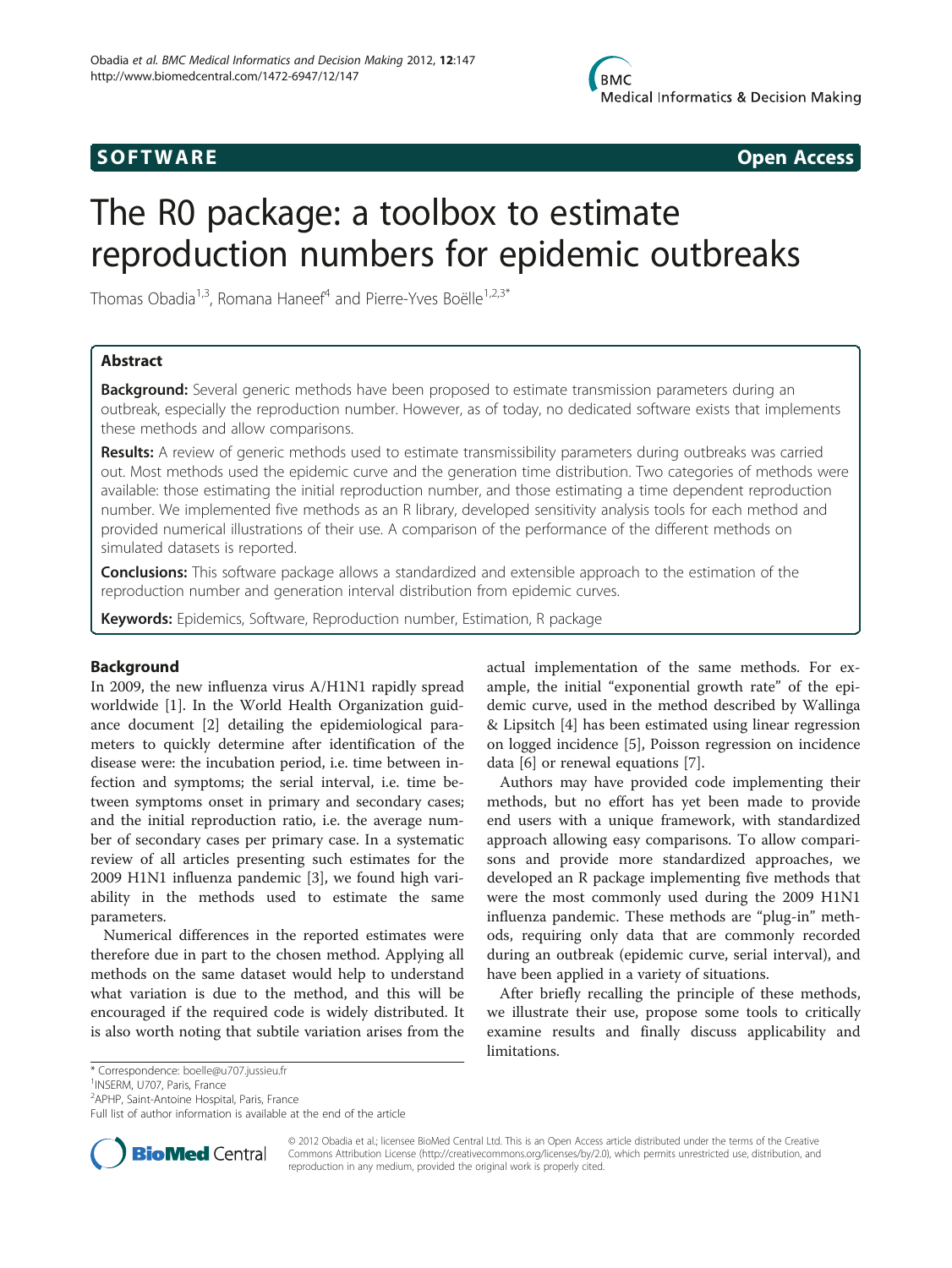#### Implementation

We recall and describe the implementation of methods to estimate the serial interval distribution and reproduction numbers in epidemics. We also propose tools to explore the sensitivity of estimates to required assumptions.

#### Defining a generation time distribution

The generation time is the time lag between infection in a primary case and a secondary case. The generation time distribution should be obtained from the time lag between all infectee/infector pairs [\[8\]](#page-7-0). As it cannot be observed directly, it is often substituted with the serial interval distribution that measures time between symptoms onset. In our software package, the 'generation. time' function is used to represent a discretized generation time distribution. Discretization is carried out on the grid  $[0,0.5)$ ,  $[0.5, 1.5)$ ,  $[1.5, 2.5)$ , etc... where the unit is a user chosen time interval (hour, day, week...). Several descriptions are supported: "empirical" requiring the full specification of the distribution, or parametric distributions taken among "gamma", "lognormal" or "weibull". In the latter case, the mean and standard deviation must be provided in the desired time units.

A function ('est.GT') is also provided to estimate the serial interval distribution from a sample of observed time intervals between symptom onsets in primary cases and secondary cases by maximum likelihood.

#### Estimation of initial reproduction numbers

Reproduction numbers may be estimated at different times during an epidemic. In the following, we recall methods for estimating the "initial" reproduction number, i.e. at the beginning of an outbreak, and for estimating the "time-dependent" reproduction number at any time during an outbreak, as well as the required hypotheses for the methods. Proposed extensions and options implemented in the software are also presented.

#### Attack rate (AR)

In the classical SIR model of disease transmission, the attack rate (AR : the percentage of the population eventually infected) is linked to the basic reproduction num-

ber [[9\]](#page-7-0), by  $R_0 = -\frac{\log\left(\frac{1-A}{S_0}\right)}{1-\frac{1}{A}}$  $\frac{X^{-0} - I}{AR - (1 - S_0)}$  where  $S_0$  is the initial percentage of susceptible population. The required assumptions are homogeneous mixing, closed population, and no intervention during the outbreak.

#### Exponential growth (EG)

As summarized by Wallinga & Lipsitch [[4\]](#page-7-0), the exponential growth rate during the early phase of an outbreak can be linked to the initial reproduction ratio. The

exponential growth rate, denoted by r, is defined by the per capita change in number of new cases per unit of time. As incidence data are integer valued, Poisson regression is indicated to estimate this parameter [\[6,10](#page-7-0)], rather than linear regression of the logged incidence. The reproduction number is computed as  $R = \frac{1}{M(-r)}$ where M is the moment generating function of the (discretized) generation time distribution. It is necessary to choose a period in the epidemic curve over which growth is exponential. We propose to use the deviance based R-squared statistic to guide this choice. No assumption is made on mixing in the population.

#### Maximum likelihood estimation (ML)

This model, proposed by White & Pagano [\[11\]](#page-7-0), relies on the assumption that the number of secondary cases caused by an index case is Poisson distributed with expected value R. Given observation of  $(N_0, N_1, \ldots, N_T)$ incident cases over consecutive time units, and a generation time distribution w, R is estimated by maximizing the log-likelihood  $LL(R) = \sum_{t=1}^{T} \log \left( \frac{e^{-\mu_t} \mu_t^{N_t}}{N_t!} \right)$  $N_t!$  $\left(e^{-\mu_t}\mu_t^{N_t}\right)$ where  $\mu_t = R \sum_{i=1}^t N_{t-i} w_i$ . Here again, the likelihood must be calculated on a period of exponential growth, and the deviance R-squared measure may be used to select the best period. No assumption is made on mixing in the population.

The approach assumes that the epidemic curve is analysed from the first case on. If this is not the case, the initial reproduction number will be overestimated, as secondary cases will be assigned to too few index cases: we implemented a correction as described in Additional file [1](#page-7-0): Supplementary material S1. It is also possible to account for importation of cases during the course of the epidemic.

#### Sequential bayesian method (SB)

This method, although introduced as "real-time bayesian" by its authors, more exactly allows sequential estimation of the initial reproduction number. It relies on an approximation to the SIR model, whereby incidence at time  $t + 1$ ,  $N(t + 1)$  is approximately Poisson distributed with mean  $N(t)e^{(\gamma(R-1))}$  [\[12\]](#page-7-0), where  $\frac{1}{\gamma}$  the average duration of the infectious period. The proposed algorithm, described in a Bayesian framework, starts with a non-informative prior on the distribution of the reproduction number R. The distribution updated as new data is observed, using  $P(R|N_0, \ldots, N_{t+1}) = \frac{P(N_{t+1}|R, N_0, \ldots, N_t) P(R|N_0, \ldots, N_t)}{P(N_0, \ldots, N_{t+1})}$ . In other words, the prior distribution for R used on each new day is the posterior distribution from the previous day. At each time, the mode of the posterior may be computed along with the highest probability density interval. As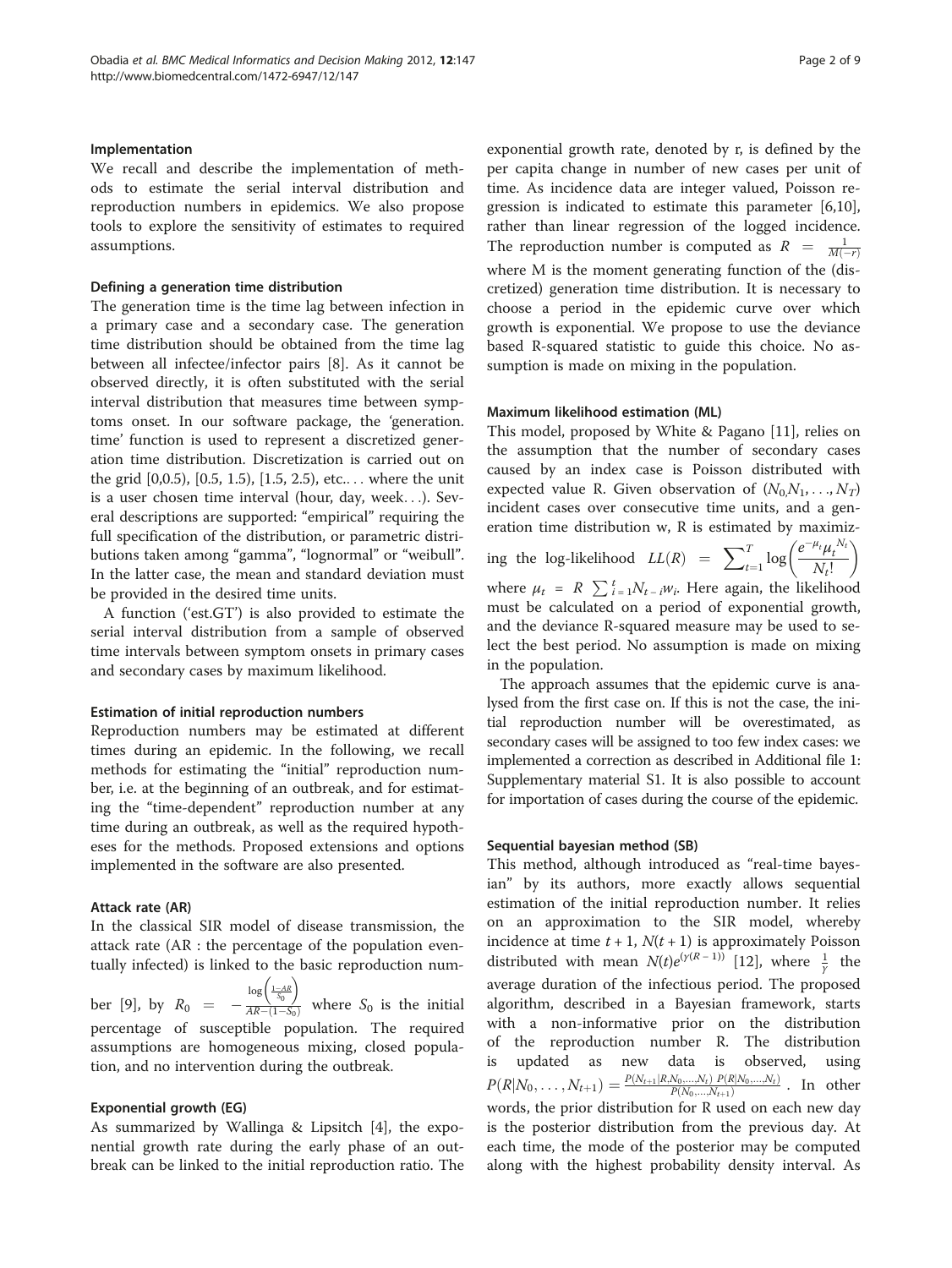<span id="page-2-0"></span>before, the method requires that the epidemic is in a period of exponential growth, i.e. it does not account for susceptible depletion; it implicitly uses an exponential distribution for the generation time; and assumes random mixing in the population.

## Estimation of time dependent reproduction numbers (TD)

The time-dependant method, proposed by Wallinga & Teunis [[13\]](#page-7-0), computes reproduction numbers by averaging over all transmission networks compatible with observations. The probability  $p_{ii}$  that case i with onset at time ti was infected by case j with onset at time tj is calculated as  $p_{ij} = \frac{N_i w(t_i - t_j)}{\sum_{i \neq k} N_i w(t_i - t_j)}$  $\frac{N_i W(t_i - t_k)}{i \neq k}$ . The effective reproduction number for case j is therefore  $R_j = \sum_i p_{ij}$ , and is averaged as  $R_t = \frac{1}{N_t} \sum_{\{t_j = t\}} R_j$  over all cases with<br>the same date of onset. The confidence interval for Rt the same date of onset. The confidence interval for Rt can be obtained by simulation. Correction for real time estimation, where not yet observed secondary cases are taken into account is possible [[14](#page-7-0)]. It is possible to account for importation cases during the course of the epidemic.

### Results

In the following, we assume that the incidence data is provided on a daily basis, i.e. that the time unit is the day. To use the maximum likelihood and time dependent method, it will be necessary that the generation time distribution is discretized using the same time unit. The user may provide incidence data in the following formats:

- Vector of dates of onset. A list of dates in character or date format is required. An epicurve object from the Epitools package [[15](#page-7-0)] (epitools::epicurve) may also be supplied.

- Vector of incidence counts. In this case, the initial date and/or time step can be supplied separately.

We now illustrate the use of the package using an example dataset from the 1918 influenza pandemic [\[16](#page-7-0)], then use simulation to compare methods. The code used for this analysis is given in the [Appendix.](#page-7-0)

#### Estimating reproduction numbers

The 'estimate.R' function applies the methods described above to a given epidemic curve. Several methods may be used at the same time by listing them in the "methods" argument. In the session code presented in the appendix, a generation time distribution typical of influenza is defined, using a Gamma distribution with

mean 2.6 days and standard deviation 1 day [\[17\]](#page-8-0). An example dataset (Germany.1918) is loaded from the package.

Initial inspection of the incidence data shows that the exponential growth period takes place during the first 30 days of the epidemic curve. Sensitivity analyses may help refine the choice of an optimal time window for exponential growth (see below). Here, we applied all methods (except the attack rate) on the first 32 days (epidemic peak) of the epidemic curve and reported estimates in Table 1. Surprisingly, although the analysis uses the same data, the estimates range in a relatively large interval, with up to 15% variation (from 1.2 to 1.4). Moreover, confidence or credible intervals do not always overlap (Figure [1](#page-3-0)A). The fit of each model to the data is however quite similar in all cases, except for the SB method which fits very poorly (Figure [1](#page-3-0)B).

#### Sensitivity analysis

The EG and ML methods require the user to select the time period over which growth is exponential. By default this is taken as the time period from first case to the date of maximum incidence. However, a better choice is possible using the deviance R-squared statistic over a range of possible time periods. The largest R-squared value corresponds to the period over which the model of analysis fitted the data best: we select this period to provide estimates. To look for this time period, the function 'sensitivity.analysis' systematically computes the deviance R-squared statistic over a range of time periods chosen by the user. A plot can be obtained that displays the largest R-squared value over time periods of increasing length (see Figure [2](#page-3-0)A), and the corresponding estimates can be displayed according to the chosen time window

Table 1 Estimation of initial reproduction number by four different methods over the same dataset

| Method                             | <b>Default</b>          | Optimal<br>R<br>[95% CI] |  |
|------------------------------------|-------------------------|--------------------------|--|
|                                    | R<br>[95% CI]           |                          |  |
| FG<br>(optimal time window: 7:22)  | 1.34<br>[1.33:1.36]     | 1.56<br>[1.50:1.62]      |  |
| ML<br>(optimal time window: 11:22) | 1.21<br>[1.16:1.27]     | 1.54<br>[1.42:1.66]      |  |
| <b>SB</b>                          | 1.20<br>[1.11;1.28]     | 1.38<br>[1.25:1.51]      |  |
| TD                                 | 1.40<br>[ 1.09 : 1.73 ] | 1.40<br>[ 1.09 : 1.73 ]  |  |

See text for details regarding the methods. All estimates were obtained using the first 32 days of data (default column) or the best fitting time window ("optimal" column). For the SB method, the optimal reported estimate was obtained on day 22, as this date best fits the end of the exponential growth period. For the TD method, daily estimates were averaged over the 32 first days.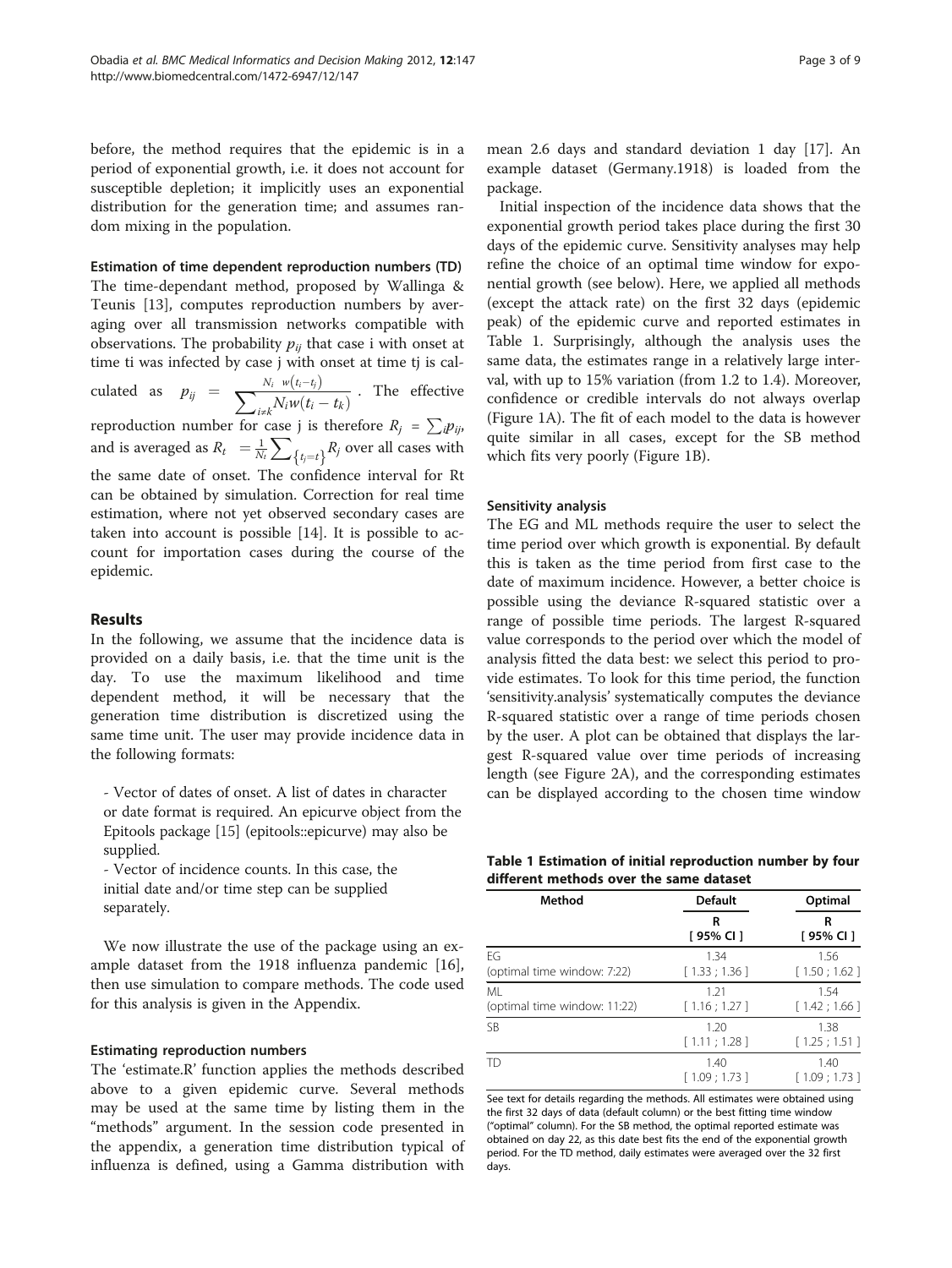<span id="page-3-0"></span>Obadia et al. BMC Medical Informatics and Decision Making 2012, 12:147 http://www.biomedcentral.com/1472-6947/12/147



(Figure 2B). Here, this analysis shows that the portion of the epidemic curve that best fitted exponential growth in the EG method was of length 15, and more precisely in this case between time units 7 and 22. The estimate of the reproduction number was 1.56 [ 1.50 ; 1.62 ]. For a large choice of time windows, the estimates of the reproduction number remained within the 95%CI of the best fit, suggesting that the estimate was robust to change in the period of exponential growth. The

estimates obtained using the best fitting time window for methods are reported in Table [1.](#page-2-0) Interestingly, when the "best fitting" time period was used for the EG and ML method, the variability between estimates was reduced.

A second issue worth considering is how estimates change according to the choice of the generation time distribution. A function was developed that systematically computes the reproduction ratio over a range of



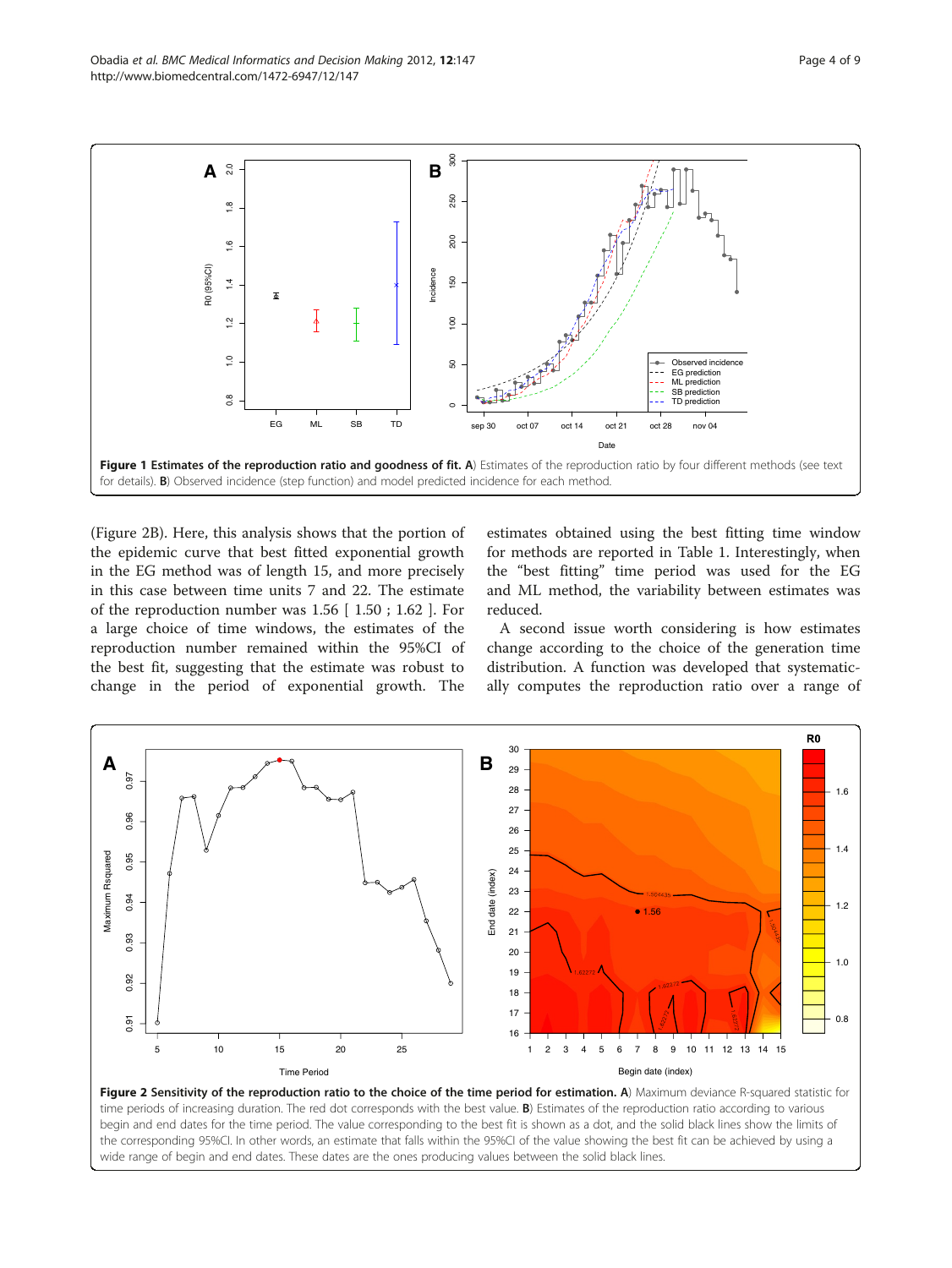user chosen generation time distribution. In our example, we varied the generation time distribution for the EG method (see Figure 3): as expected, the estimates increased with the mean generation time [\[18](#page-8-0)]. Using the same epidemic curve, the reported reproduction ratio ranged between 1.3 and 2 when the mean generation time goes between 1.5 and 5 days.

#### Comparison of methods

We conducted a simulation study to investigate how estimates of the reproduction number changed with the method of estimation, the role of over-dispersion in the secondary cases distribution and of epidemic curve aggregation at increasingly large time steps. Epidemics were simulated using a branching process, with no restriction on the number of susceptibles to allow exponential growth. For each case, the latent and infectious period were sampled in distributions typical of influenza (gamma distributions with mean+/−sd 1.6+/−0.3 days for latency and  $1+/-1$  days for infectious period [\[19](#page-8-0)]) yielding a generation time interval with mean 2.6 days. The epidemic was started with one incident case at time t=0, then for each incident case, the number of secondary cases was sampled from a negative binomial distribution with mean  $β$  I and variance k  $β$  I, where I was the individual's duration of infectious period, β the effective contact rate, and k the overdispersion parameter. The

actual time of infection of secondary cases was sampled uniformly during the infectious period of the index case. In this model, the reproduction number is  $R = \beta E(I)$ , so that it was possible to calibrate β to obtain the desired value of R. We ran simulations with 3 values for R (1.5, 2 and 3) and overdispersion parameter k to 1 (no overdispersion) and 4 (large overdispersion).

All epidemics were simulated over a period corresponding to approximately the 6 first generations of cases (24 days). For each combination of R and k, 4000 epidemics with more than 20 cases were simulated. Epidemic data were then aggregated daily, by 3 days periods and by 6 days periods. Estimation of the reproduction ratio was made, and the bias and mean squared error were calculated.

The comparison of methods is presented in Table [2.](#page-5-0) In all cases, when the data were available as daily counts, all methods had approximately the same characteristics. The ML and TD methods were the least biased. Bias increased with larger aggregation periods, especially for the ML and TD methods. For these two methods, the reproduction ratio was increasingly underestimated as data were aggregated on longer periods. Overall, overdispersion did not significantly affect the estimated value of R. In all cases, the exponential growth method performance was the least affected by either aggregation or over dispersion.

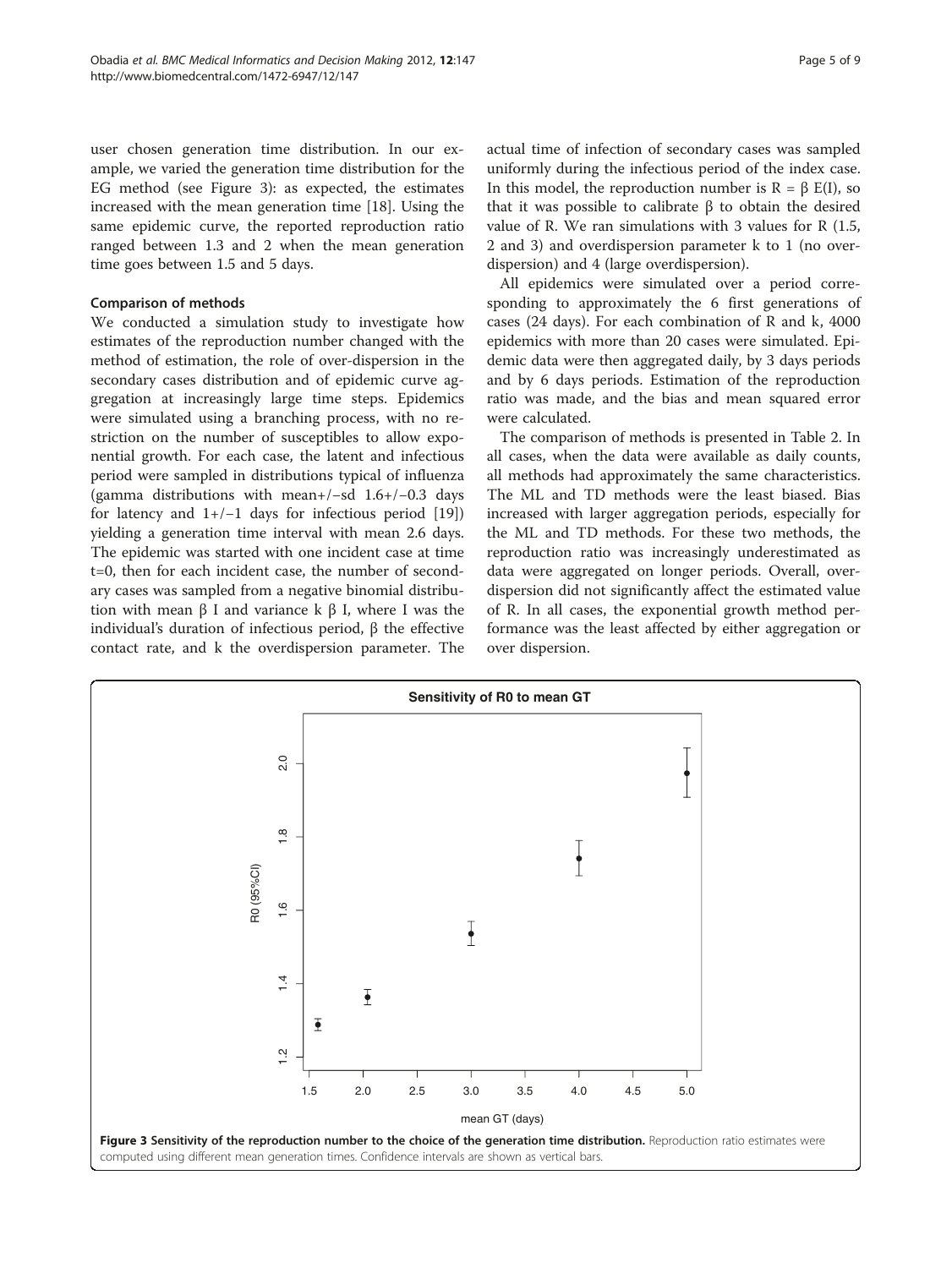|                | Aggregation<br>(days) | Bias (MSE)      |                                |                  |                 |  |
|----------------|-----------------------|-----------------|--------------------------------|------------------|-----------------|--|
| R <sub>0</sub> |                       | Method          |                                |                  |                 |  |
|                |                       | EG              | ML                             | TD               | SB              |  |
|                |                       |                 | No overdispersion $(k = 1)$    |                  |                 |  |
|                |                       | 0.12(0.0467)    | 0.02(0.0164)                   | 0.04(0.0336)     | $-0.15(0.0745)$ |  |
| 1.5            |                       | 0.07(0.0386)    | $-0.38(0.1429)$                | $-0.4(0.16)$     | $-0.1(0.0277)$  |  |
|                | 6                     | 0.07(0.0431)    | $-0.49(0.2408)$                | $-0.79(0.6281)$  | $-0.09(0.0371)$ |  |
| 2              |                       | 0.11(0.0589)    | $-0.17(0.0571)$                | $-0.11(0.0736)$  | $-0.4(0.1814)$  |  |
|                | 3                     | 0(0.0496)       | $-0.84(0.7041)$                | $-0.87(0.7573)$  | $-0.32(0.1222)$ |  |
|                | 6                     | $-0.03(0.0618)$ | $-0.99(0.9789)$                | $-1.33(1.781)$   | $-0.31(0.1306)$ |  |
| 3              |                       | $-0.07(0.1449)$ | $-0.67(0.5547)$                | $-0.47(0.317)$   | $-1.1(1.2532)$  |  |
|                | 3                     | $-0.3(0.2492)$  | $-1.8$ (3.2396)                | $-1.86(3.4432)$  | $-0.92(0.8585)$ |  |
|                | 6                     | $-0.33(0.2872)$ | $-1.99(3.9521)$                | $-2.45(5.9935)$  | $-0.89(0.8277)$ |  |
|                |                       |                 | Large overdispersion $(k = 4)$ |                  |                 |  |
|                |                       | 0.28(0.1609)    | 0.16(0.0679)                   | 0.33(0.1913)     | $-0.05(0.0881)$ |  |
| 1.5            |                       | 0.11(0.0715)    | $-0.38(0.1444)$                | $-0.42(0.1816)$  | $-0.06(0.035)$  |  |
|                | 6                     | 0.08(0.0694)    | $-0.49(0.2415)$                | $-0.83(0.6906)$  | $-0.04(0.0574)$ |  |
| $\overline{2}$ |                       | 0.13(0.1109)    | $-0.15(0.0696)$                | 0.05(0.1238)     | $-0.4(0.197)$   |  |
|                | 3                     | 0(0.086)        | $-0.84(0.7108)$                | $-0.89(0.8007)$  | $-0.32(0.1328)$ |  |
|                | 6                     | $-0.03(0.0988)$ | $-0.99(0.9792)$                | $-1.36(1.8686)$  | $-0.3$ (0.1517) |  |
|                |                       | $-0.07(0.2157)$ | $-0.65(0.5699)$                | $-0.45(0.3457)$  | $-1.11(1.2745)$ |  |
| 3              |                       | $-0.3(0.3035)$  | $-1.8$ (3.2337)                | $-1.86$ (3.4698) | $-0.93(0.898)$  |  |
|                | 6                     | $-0.36(0.366)$  | $-1.99(3.9527)$                | $-2.43(5.9218)$  | $-0.94(0.9421)$ |  |

#### <span id="page-5-0"></span>Table 2 Bias and MSE of initial reproduction number estimation methods

For each fixed value of R0, 4.000 epidemics were simulated at an individual-based level. A first index case is set at the initial time, and contaminated descendants are sampled in a negative binomial distribution. For each case, we sample a latency period dlat during which the individual is infected, but not contagious, and an infectious period dinf, both from Gamma distributions of parameters already described for influenza (gamma distributions with mean+/−sd 1.6+/−0.3 days for latency and 1+/−1 days for infectious period [\[19\]](#page-8-0)). Incidence data are computed as class of time of infection, defined as t<sub>inf</sub>(o) = t<sub>inf</sub>(p) + dlat(p) + runif(1) \* dinf (p), where p is the parent case and 0 the offspring case.

Epidemics that didn't start due to too few cases were discarded, and estimations were run by batch. For each batch of simulations, we report the bias between the value used to generate the epidemics and the average of all estimates, along with the Mean Square Estimator (MSE) of the simulation series.

#### Discussion

We have described a package implementing several methods for estimating the reproduction number from epidemic curves, along with diagnostic tools and provided a comparison of the accuracy of these methods.

The reproduction number in an epidemic is of interest when the disease is actually transmitted between subjects, either directly or indirectly. This is for example the case for influenza, childhood diseases, vector borne diseases, but not in food-borne epidemics caused by environmental exposure to a pathogen. The methods implemented in the package will best be used for acute diseases with short serial intervals. The analysis of diseases with very long incubation times (e.g. HIV or HBV infection) requires more specialized methods, especially to account for censoring [\[20](#page-8-0)].

While several methods for estimating reproduction numbers exist, sometimes with code provided by their authors, no common framework was available to allow easy and direct comparison of the results. Developing an R package provide this framework and allow widespread distribution. It will complement package developed for epidemiological surveillance [\[4\]](#page-7-0) and cost-effectiveness analyses [[5\]](#page-7-0). Furthermore, R packages are easily extensible, so that additional methods can be easily included in future releases.

Regarding the methods described here, we found that when the data was available on a time scale smaller than the mean generation time, all methods tended to be unbiased. Very small aggregation windows may lead to gaps, i.e. time periods with 0 observations. In this case, the SB method fails after the first gap (data not shown). Other methods are not affected, provided the maximum generation time is longer than the gap. When the data was aggregated in time periods up to twice the mean generation time, only the exponential growth method remained unbiased. Indeed, it has previously been reported that aggregation in time periods of 1 mean generation time width was ideal for estimation, and corrections proposed for larger time intervals [[21\]](#page-8-0). The results obtained from the methods described here when data are aggregated in time periods larger than the mean generation time should therefore be interpreted with caution, all the more than the exponential growth assumption is unlikely to be met on long time periods.

In a real situation, and especially for an emerging disease, several practical problems must be taken into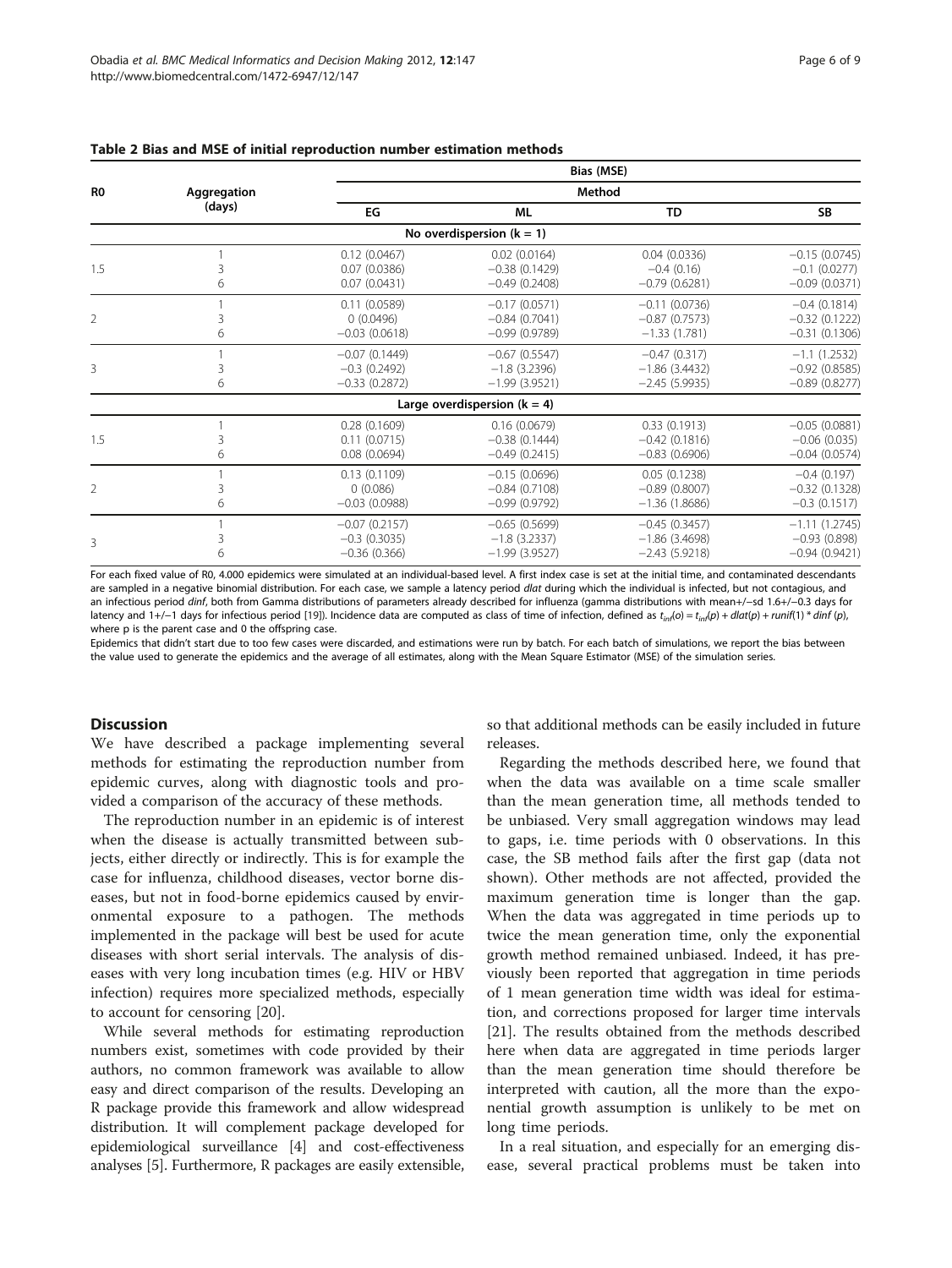account in the application of these methods. The attack rate method requires the least information, but is only usable when the epidemic is over, and furthermore requires that no intervention was set up during the whole course of an outbreak. Therefore its use is generally limited to particular settings like schools or army platoons, for example [\[22](#page-8-0)]. All other methods require the epidemic curve and the generation time distribution, with the 'initial' reproduction ratio as an output. If one assumes that the population was totally susceptible at first, it may also be interpreted as the basic reproduction ratio (R0); a correction will be necessary in the case of a initial partial immunity.

With a truly emerging outbreak, prior knowledge on the generation time distribution may be unavailable. Allowing sensitivity analyses according to the mean generation time, as we described, is therefore important to help quantify uncertainty in this respect. In other cases, estimation of the generation time distribution is relatively straightforward from pairs of infectors/infectees if there is a marked separation between generations; it is more complicated when generations quickly overlap as with influenza [[23\]](#page-8-0). An additional issue is that symptom onset dates may be known only to an interval, requiring specialized methods for estimation [[24](#page-8-0)]. Joint-estimation of the generation time distribution and reproduction number is another possibility [\[11,14](#page-7-0)].

A second step is to choose a time period that displays exponential growth. Too long a time period may depart from true exponential growth and bias estimation downwards, while too short a period may lead to large variance in the estimates. We implemented a method to select the optimal period displaying exponential growth based on the deviance R-squared, a commonly used method to measure goodness of fit of model to data. As shown in Figure [2A](#page-3-0), the typical profile of the R-squared deviance presents a maximum that allows selecting the best period.

An implicit assumption in all methods is that all cases are recorded and are linked by a chain of transmission. However, the following issues will arise: missing first cases; under-reporting; unreported cases; reporting delays; importation cases.

If the epidemic is not observed from the first case on, overestimation of the initial reproduction number is likely since some initial cases are absent from the epidemic curve, and secondary cases will be imputed to too few index cases. A correction was implemented for missing generations at the beginning of the epidemic curve for the ML method, similar to that proposed by McBryde in a Bayesian setting [\[25\]](#page-8-0) using the assumption of constant reproduction number. No obvious way exists to correct the TD method, as the reproduction ratio is allowed to change with time. The EG and SB methods are, by construction, not dependent on this issue.

No method explicitly accounts for under-reporting during the course of the epidemic. If the underreporting rate is constant in time, no bias is expected. However, if it is known that under-reporting changed with time, this could be corrected before estimation proceeds, as was done in the US [[26](#page-8-0)].

Non-reported cases during an outbreak the epidemic are neither accounted for. Treating missing cases as latent observations has been proposed, but requires the grouping of cases in successive generations rather than on a temporal basis [\[27\]](#page-8-0).

Importation of cases during the course of the epidemic generally leads to overestimation of the reproduction ratio, since these cases are considered as "offspring" of cases present earlier in the outbreak. In all the methods presented here, only the TD and ML methods can satisfactorily correct for importation cases. The other methods are less easily modified in this respect, and this should be the object of further research.

A final issue is reporting delays, especially when analysis is done in real time. Reporting delays cause a downward bias in incidence in the last few days of observation. This will impact the most the ML and TD estimates, as these rely more heavily on the fit of the model to the observed incidence. In practice, one may wait for data consolidation before applying any method, but it would also be possible to correct for this bias before estimating the reproduction number if the reporting delay is known [[14,](#page-7-0)[26\]](#page-8-0).

In the simulation study, we identified that all methods would generally be biased downwards for a disease like flu, with bias increasing both with larger aggregation windows and increasing reproduction number. An exception was the EG method, with upward bias for small R values (R<2) and downwards bias for larger values. When incidence data was available on a daily basis, i.e. smaller than the generation time distribution, the characteristics of the four methods compared. The EG method was the least sensitive to changes in aggregation window, while the ML and TD methods were rapidly inconsistent. The SB method was generally not better than the EG method. Best practice in case of an emerging epidemic will likely depend on a combination of reproduction ratio magnitude, mean generation time duration and aggregation detail. We have provided the framework that would allow comparison and critic of these estimates.

Finally, we highlighted that the estimated reproduction ratio may depend on the method for estimation. This should be taken into account in comparisons, and also when calibrating predictive models as small differences can lead to large variation in attack rates and assessment of required efficacy in interventions.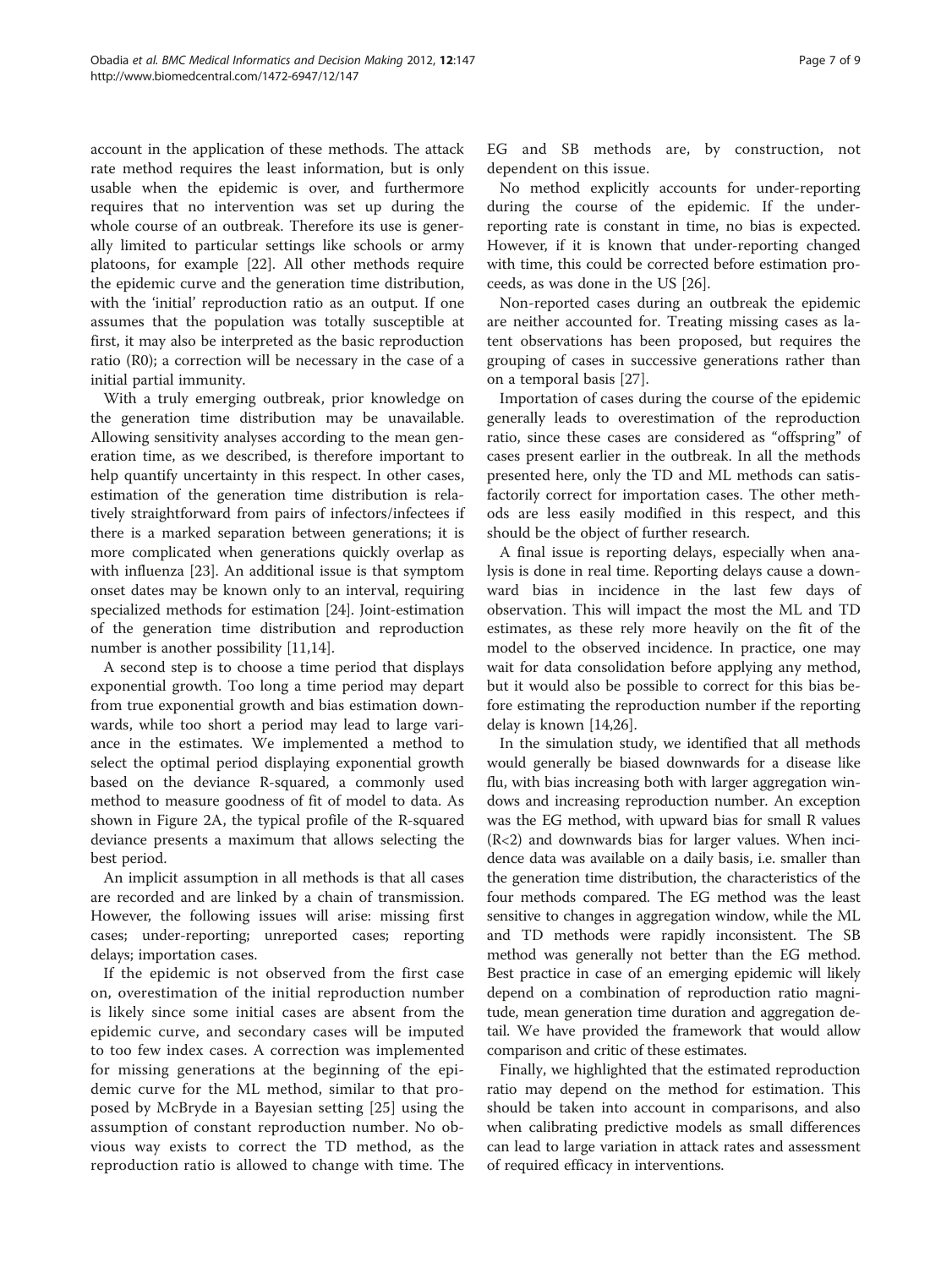## <span id="page-7-0"></span>Conclusions

Although many mathematical models have been developed to estimate several types of reproduction numbers during epidemic outbreaks, no unique workframe existed. We here provide a user-friendly R package that supports five of the most commonly used methods, and extend some approaches with sensitivity analysis or imputing censored data. This will allow for fast assessment of the transmissibility parameters in new outbreaks, as well as critical assessment of the reported values. The package is currently available from the CRAN repository.

## Availability and requirements

Project name: R0 Package

Project home page: CRAN repository ([http://cran.r](http://cran.r-project.org/web/packages/R0/)[project.org/web/packages/R0/](http://cran.r-project.org/web/packages/R0/)) Operating system(s): Platform independent Programming language: <sup>R</sup>

Other requirements: R v2.13 or higher

License:  $GPL$  ( $>= 2$ )

Any restrictions to use by non-academics: None

## Appendix

Typical session code

- > library(R0) # loads library
- > # epidemic curve can be input as a list of dates

> epid = c("2012-01-01", "2012-01-02", "2012-01-02", "2012-01-03")

- > # or as incidence counts
- $>$  epid.count =  $c(1,2,4,8)$
- > # create generation time : gamma distribution, with mean 2.6 time units and standard deviation 1 time unit
- > GT.flu <− generation.time("gamma", c(2.6,1))
- > # loads example dataset
- > data(Germany.1918)
- > res.R <− estimate.R(Germany.1918, GT=GT.flu, methods=c("EG","ML","SB","TD"))# applies methods EG, ML, SB, TD to the dataset
- $> plot(res.R)$  # diplays results
- > plotfit(res.R) # displays fit to the epidemic curve
- # sensitivity analysis according to choice of time
- window for exponential growth
- > sensitivity.analysis(Germany.1918, GT.flu, begin=1:15, end=16:30, est.method="EG", sa.type="time")
- > # sensitivity analysis according to generation time
- > sensitivity.analysis(Germany.1918, GT.type="gamma",
- GT.mean=seq $(1,5,1)$ , GT.sd.range=1, begin=1, end=27, est.method="EG", sa.type="GT")

## Additional file

[Additional file 1: Supplementary material S1.](http://www.biomedcentral.com/content/supplementary/1472-6947-12-147-S1.docx) Imputation method for missing incidence values in the ML method.

#### **Abbreviations**

AR: Attack rate; EG: Exponential growth; ML: Maximum likelihood; TD: Time dependent; SB: Sequential bayesian.

#### Competing interests

The authors declare that they have no competing interests.

#### Authors' contributions

TO coded the software, wrote the manuscript. RH researched bibliography. PYB conceived the study, wrote the manuscript. All authors read and approved the final manuscript.

#### Acknowledgements

Partial funding from MOSAR network contract LSHP-CT-2007-037941; Institut National de Veille Sanitaire.

#### Author details

<sup>1</sup> INSERM, U707, Paris, France. <sup>2</sup>APHP, Saint-Antoine Hospital, Paris, France.<br><sup>3</sup>LIPMC Univ Paris 06, UMB-S 707, Paris, France. <sup>4</sup>EHESP, Paris, France. UPMC Univ Paris 06, UMR-S 707, Paris, France. <sup>4</sup>EHESP, Paris, France.

Received: 27 July 2012 Accepted: 4 December 2012 Published: 18 December 2012

#### References

- 1. Khan K, Arino J, Hu W, Raposo P, Sears J, Calderon F, Heidebrecht C, Macdonald M, Liauw J, Chan A, Gardam M: Spread of a Novel Influenza A (H1N1) Virus via Global Airline Transportation. N Engl J Med 2009, 361:212–214.
- 2. World Health Organization: Global Surveillance during an Influenza Pandemic. 2009 [http://www.who.int/csr/disease/swineflu/global\\_pandemic\\_influenza\\_](http://www.who.int/csr/disease/swineflu/global_pandemic_influenza_surveilance_apr09.pdf) [surveilance\\_apr09.pdf](http://www.who.int/csr/disease/swineflu/global_pandemic_influenza_surveilance_apr09.pdf).
- 3. Boëlle P-Y, Ansart S, Cori A, Valleron A-J: Transmission parameters of the A/H1N1 (2009) influenza virus pandemic: a review. Influenza and Other Respiratory Viruses 2011, 5:306–316.
- 4. Wallinga J, Lipsitch M: How generation intervals shape the relationship between growth rates and reproductive numbers. Proceedings of the Royal Society B: Biological Sciences 2007, 274:599.
- 5. Chowell G, Viboud C, Simonsen L, Miller MA, Acuna-Soto R, Díaz J, Martínez-Martín AF: The 1918–19 Influenza Pandemic in Boyacá. Colombia. Emerging infectious diseases 2012, 18:48.
- 6. Boëlle PY, Bernillon P, Desenclos JC: A preliminary estimation of the reproduction ratio for new influenza A(H1N1) from the outbreak in Mexico, March-April 2009. Euro Surveill 2009, 14(19). pii=19205.
- 7. Nishiura H, Wilson N, Baker M: Estimating the reproduction number of the novel influenza A virus (H1N1) in a Southern Hemisphere setting: preliminary estimate in New Zealand. N. Z. Med. J. 2009, 122:73-77
- Svensson Å: A note on generation times in epidemic models. Math Biosci 2007, 208:300–311.
- 9. Dietz K: The estimation of the basic reproduction number for infectious diseases. Statistical Methods in Medical Research 1993, 2:23–41.
- 10. Hens N, Van Ranst M, Aerts M, Robesyn E, Van Damme P, Beutels P: Estimating the effective reproduction number for pandemic influenza from notification data made publicly available in real time: a multicountry analysis for influenza A/H1N1v 2009. Vaccine 2011, 29:896–904.
- 11. Forsberg White L, Pagano M: A likelihood-based method for real-time estimation of the serial interval and reproductive number of an epidemic. Statist. Med 2008, 27:2999–3016.
- 12. Bettencourt LMA, Ribeiro RM: Real time bayesian estimation of the epidemic potential of emerging infectious diseases. PLoS One 2008, 3:e2185.
- 13. Wallinga J, Teunis P: Different epidemic curves for severe acute respiratory syndrome reveal similar impacts of control measures. Am J Epidemiol 2004, 160:509.
- 14. Cauchemez S, Boëlle P-Y, Donnelly CA, Ferguson NM, Thomas G, Leung GM, Hedley AJ, Anderson RM, Valleron A-J: Real-time estimates in early detection of SARS. Emerg Infect Dis 2006, 12:110–113.
- 15. Tomas JA: epitools: epidemiology Tools. R package version 0.5-7. 2012, <http://CRAN.R-project.org/package=epitools>.
- 16. Nishiura H: Time variations in the transmissibility of pandemic influenza in Prussia, Germany, from 1918–19. Theor Biol Med Model 2007, 4:20.